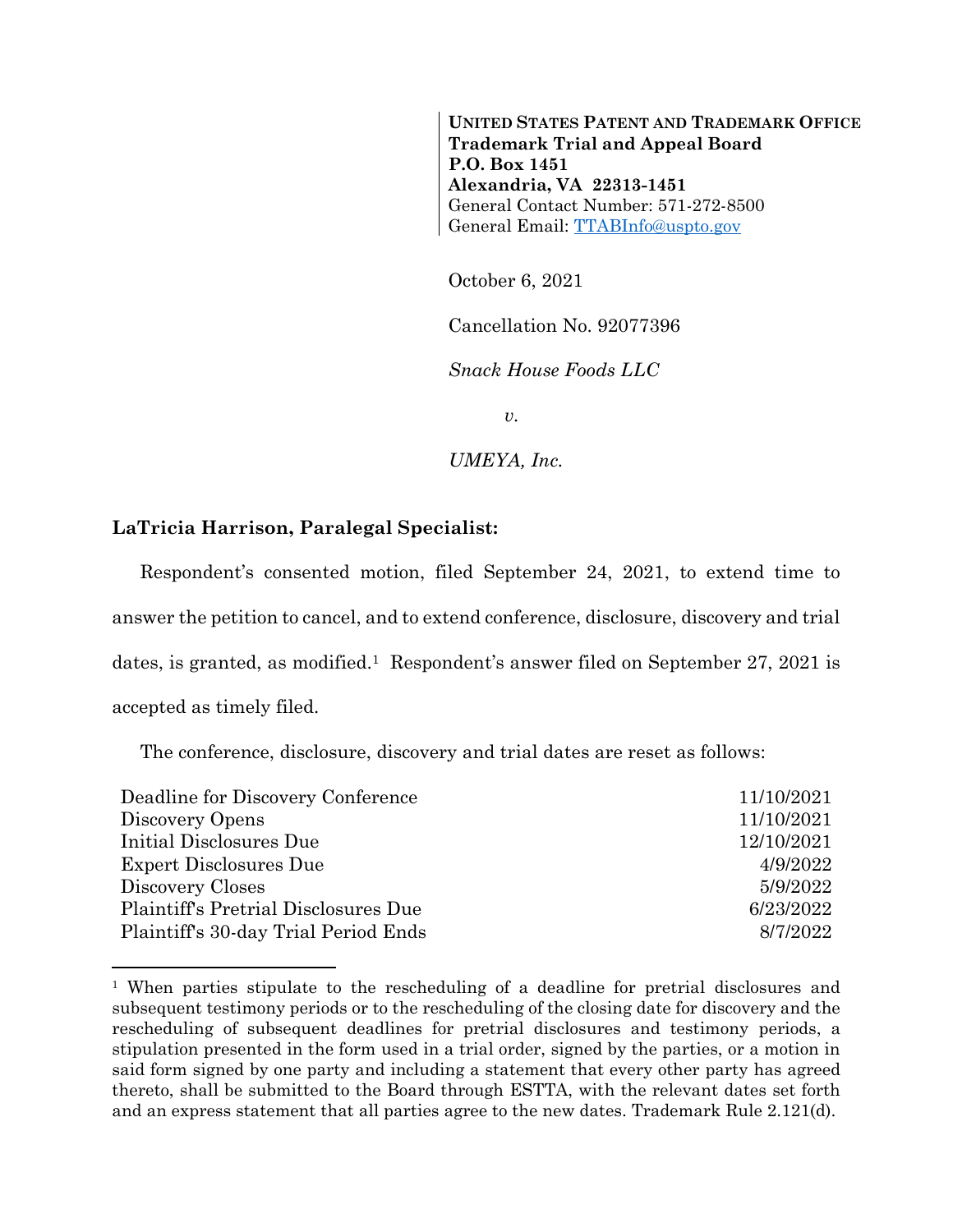| Defendant's Pretrial Disclosures Due    | 8/22/2022  |
|-----------------------------------------|------------|
| Defendant's 30-day Trial Period Ends    | 10/6/2022  |
| Plaintiff's Rebuttal Disclosures Due    | 10/21/2022 |
| Plaintiff's 15-day Rebuttal Period Ends | 11/20/2022 |
| Plaintiff's Opening Brief Due           | 1/19/2023  |
| Defendant's Brief Due                   | 2/18/2023  |
| Plaintiff's Reply Brief Due             | 3/5/2023   |
| Request for Oral Hearing (optional) Due | 3/15/2023  |

Generally, the Federal Rules of Evidence apply to Board trials. Trial testimony is taken and introduced out of the presence of the Board during the assigned testimony periods. The parties may stipulate to a wide variety of matters, and many requirements relevant to the trial phase of Board proceedings are set forth in Trademark Rules 2.121 through 2.125. These include pretrial disclosures, the manner and timing of taking testimony, matters in evidence, and the procedures for submitting and serving testimony and other evidence, including affidavits, declarations, deposition transcripts and stipulated evidence. Trial briefs shall be submitted in accordance with Trademark Rules 2.128(a) and (b). Oral argument at final hearing will be scheduled only upon the timely submission of a separate notice as allowed by Trademark Rule 2.129(a).

## **TIPS FOR FILING EVIDENCE, TESTIMONY, OR LARGE DOCUMENTS**

The Board requires each submission to meet the following criteria before it will be considered: 1) pages must be legible and easily read on a computer screen; 2) page orientation should be determined by its ease of viewing relevant text or evidence, for example, there should be no sideways or upside-down pages; 3) pages must appear in their proper order; 4) depositions and exhibits must be clearly labeled and numbered – use separator pages between exhibits and clearly label each exhibit using sequential